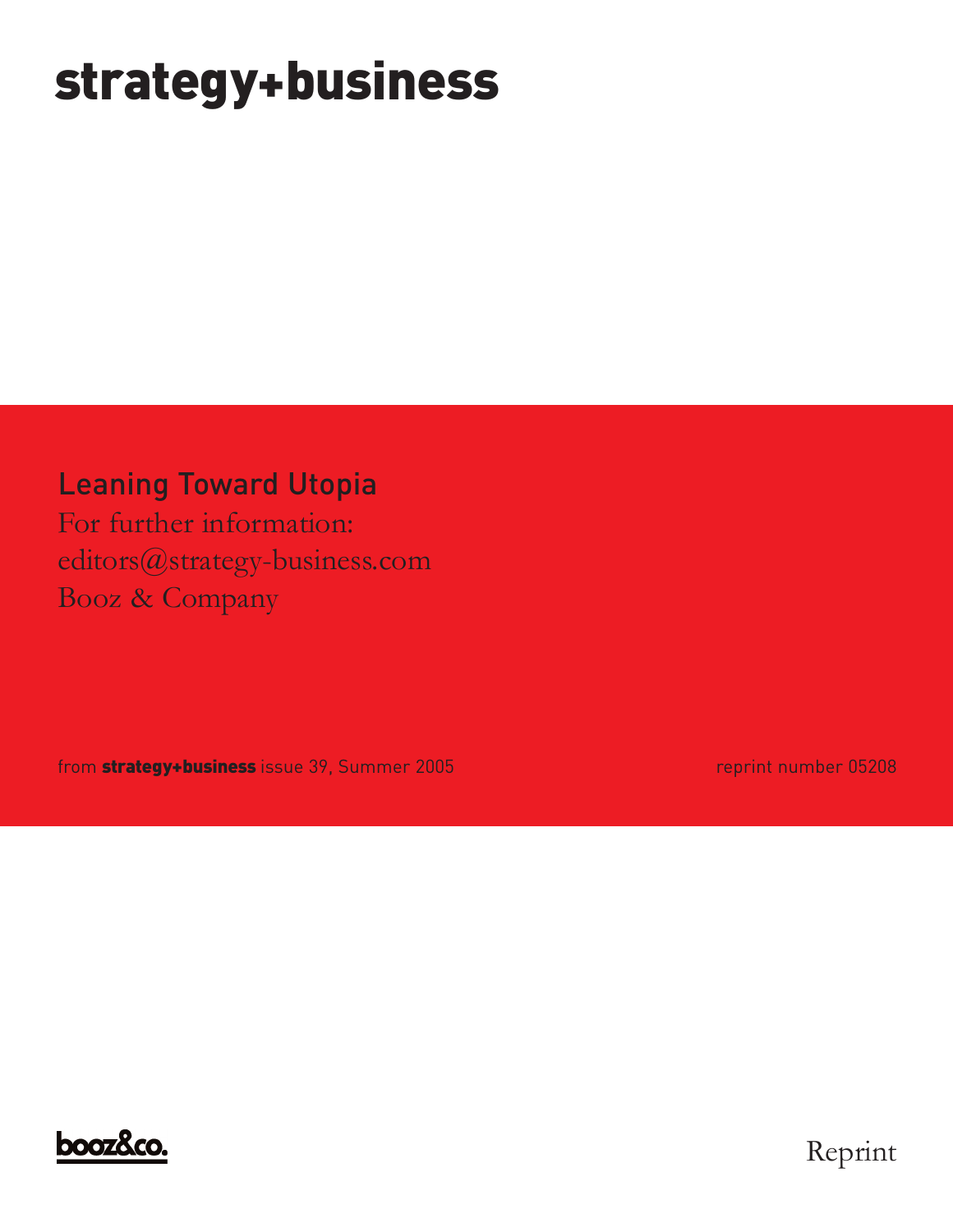Daniel T. Jones near his home in Ross-on-Wye, England (this page); James P. Womack by the Charles River in Boston

# Leaning Toward

**The Toyota Production System has revolutionized industry. James Womack and Daniel Jones believe it can transform the world.**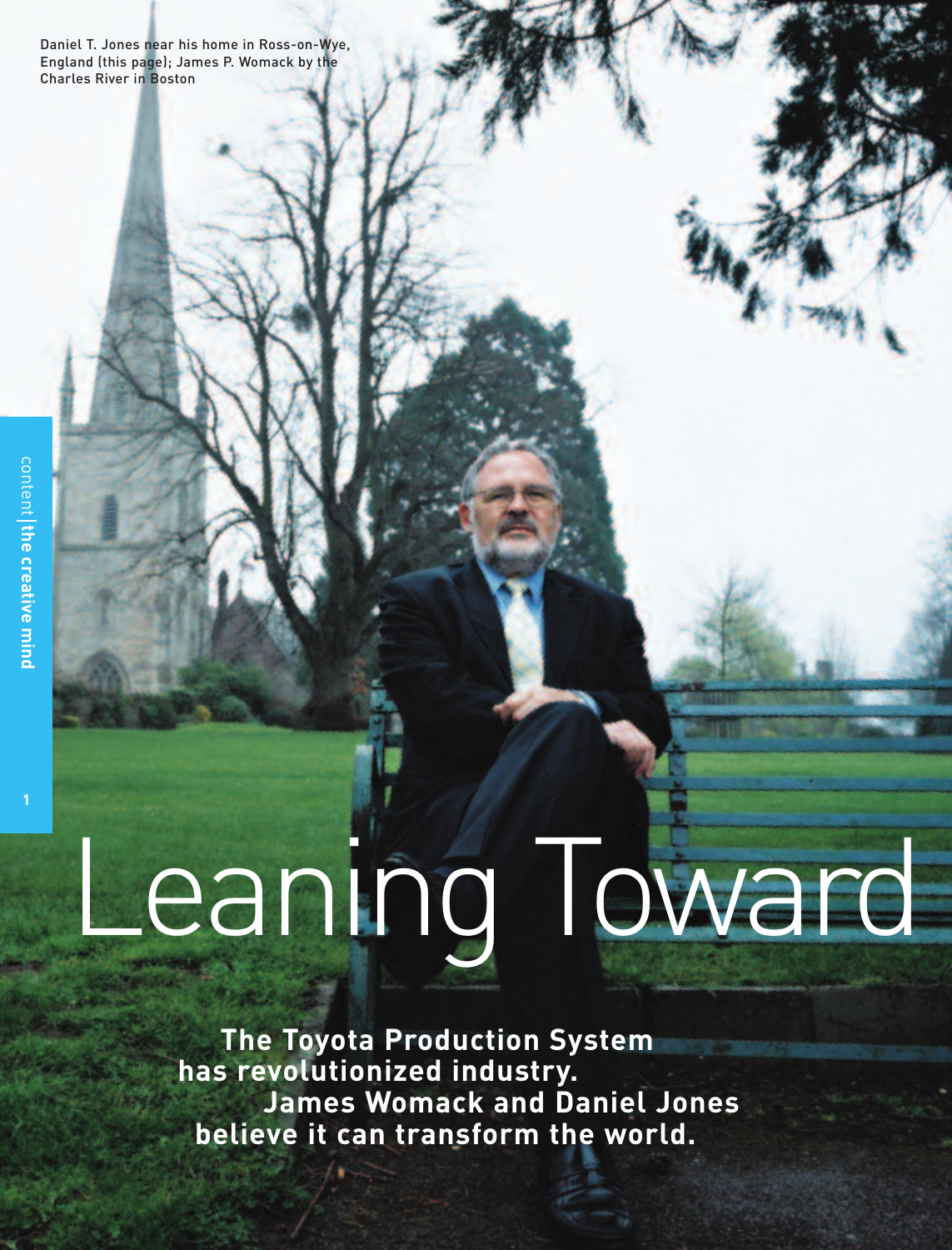

by Art Kleiner

Utopia

۰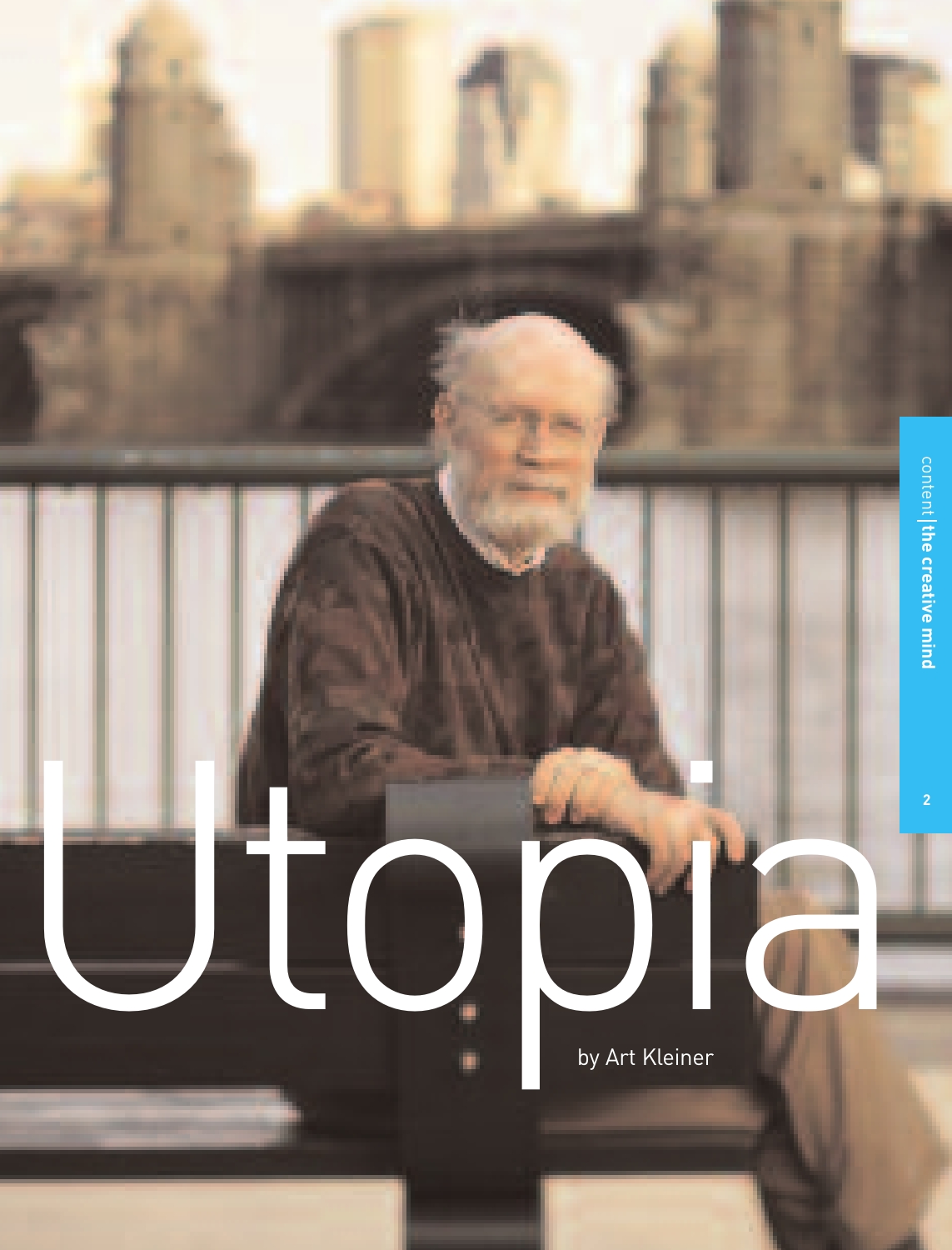**Art Kleiner** (art@well.com) is the "Culture & Change" columnist for *strategy+ business.* He teaches at New York University's Interactive Telecommunications Program. His Web site is www. artkleiner.com. Mr. Kleiner is the author of *The Age of Heretics* (Doubleday, 1996) and *Who Really Matters: The Core Group Theory of Power, Privilege, and Success* (Currency Doubleday, 2003).

Photographs by Julian Anderson (page 1) and John Madere (page 2)

#### **When companies ask James P. Womack or Daniel**

T. Jones for advice, they inevitably get the same response: "Let's take a walk." Dr. Womack or Mr. Jones (they rarely walk together) typically start their tours where the company and its customers meet — a retail aisle, a car showroom, a shipping dock, or a computer company support hotline. Then with executives in tow, they stroll backward up the supply chain, through storerooms and assembly lines, past order-taking desks, until they reach the entry points for raw materials. The two longtime partners, best known for popularizing the concept of "lean production" and "lean thinking" in a series of highly regarded books during the past 15 years, use these walks as a kind of rolling operational seminar. Each step of the way, they point out blocks, glitches, and redundancies that inhibit the flow of work, but that have become enshrined in corporate practice through years of inattention.

Of the hundreds of walks that Dr. Womack and Mr. Jones have taken since the mid-1980s, perhaps the most significant was conducted by Mr. Jones in 1995, at the Tesco supermarket chain. At that time, Tesco was an unusually innovative grocer operating largely within the U.K. Mr. Jones had consulted with Tesco supply chain director Graham Booth for six years. By streamlining the chain's warehouses, they had exposed the chronic lateness of many Tesco suppliers: More than 20 percent of the grocer's goods arrived behind schedule. In fact, only the providers of fresh fruit and fish, propelled by high spoilage rates, consistently delivered on time. Why couldn't the suppliers of cans and boxes do the same?

Mr. Jones and Mr. Booth started at the grocery aisle for soft drinks, walked back to the shipping dock, and then drove back to the bottling plant. "This single can,"

Mr. Jones recalls, "took five minutes to drink; but it sat for five weeks on pallets at the bottler's, and for 21 days in Tesco's back rooms."

Suddenly, it was obvious how much of Tesco's profits depended on the processes it shared with other companies. Over the next few years, Tesco entered into strategic partnerships with many of its suppliers, including Procter & Gamble, Unilever, and Coca-Cola, sharpening distribution schedules wherever possible. Weekly shipments were replaced with daily deliveries. To accommodate the stepped-up timetable, cans and bottles were carted on wheeled pallets that snapped directly into the shelf fixtures. The sitting time for a can of cola shrank to five days.

Tesco parlayed its lean strategy into an impressive overall financial performance — nearly doubling annual sales and net income between 2001 and 2004 — a burgeoning global strategy, and a pioneering role as the first major supermarket chain to run a Web-based delivery business profitably. It now owns 35 percent of the Safeway grocery chain in the U.S. and hundreds of stores in South Korea, Japan, China, Southeast Asia, and Eastern Europe. Tesco is becoming Wal-Mart's most challenging competitor in today's emerging consumer economies. (See "Welcome to Tesco, Your 'Glocal' Superstore," by Victoria Griffith, *s+b*, First Quarter 2002.)

"We experimented first with retail systems linked to distribution processes, and then moved on to inventory management, key performance measures, store design, product mix, supplier relationships, and ultimately our supply chain strategy," says Mr. Booth, who retired in 2002. "The hardest part was breaking through our corporate mind-set."

The Tesco walk was a turning point for Dr.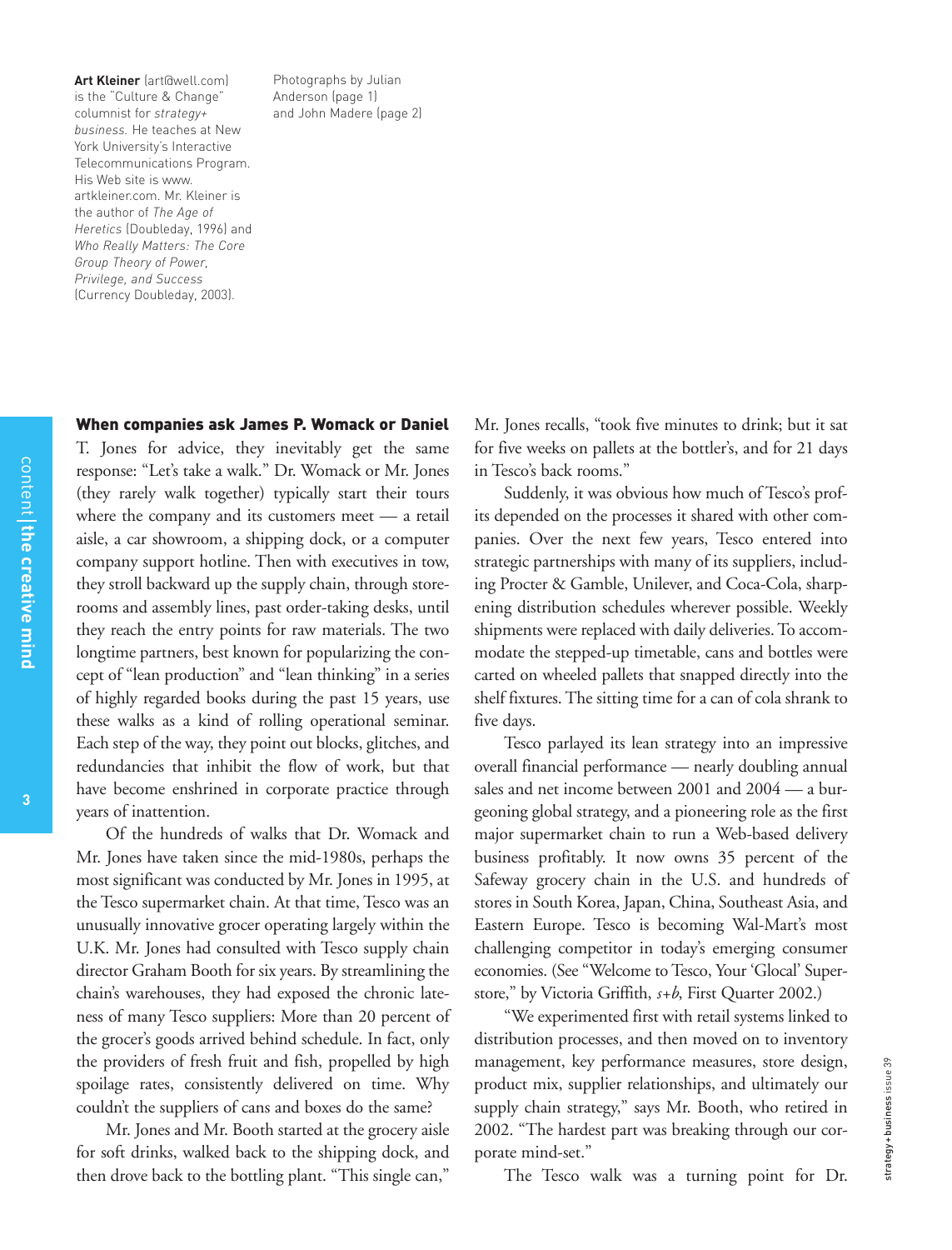Womack and Mr. Jones as well. Previously, they had essentially based their practice on codifying and adapting Toyota's famous manufacturing production system so other companies could replicate it. They had first encountered that system as part of the research for a seminal book they coauthored, *The Machine That Changed the World* (HarperCollins, 1991). During the late 1980s and early 1990s, they had expanded on Toyota's ideas, incorporating concepts from supply chain management, the quality movement, total productive maintenance principles, and MIT systems theorist Jay Forrester. But they always remained focused on one key Toyota precept: *muda.* Translated from Japanese, *muda* means "waste," but in the Toyota-Womack-Jones lexicon, it represents any excess interruption, misalignment, unnecessary work, or ingrained redundancies that add no value for customers. By dispassionately removing *muda* from all parts of a corporate system, Dr. Womack and Mr. Jones taught managers not just to slim down bureaucracies and speed up processes, but also to breathe new life into corporate strategies. Hence the name for their approach: "lean thinking."

After the Tesco session and with the 1996 publication of their book *Lean Thinking: Banish Waste and Create Wealth in Your Corporation* (Simon & Schuster), Dr. Womack and Mr. Jones began to study the ways in which *muda* travels from one company to another — in which companies themselves are caught up in wastefilled interrelationships that no single enterprise can tackle alone. This year, that work is coming to fruition in their third commercially published book, called *Lean Solutions: How Producers and Customers Achieve Mutual Value and Create Wealth* (forthcoming in September from Simon & Schuster). The new book argues that even the most brilliantly conceived and efficiently executed products and services on the market can be rife with *muda.* For example, as an offshoot of their products' increasing integration — music stored on personal computers is played through audio equipment; toys and accessories are sold as ensembles; cars become a series of interconnected electronic systems — the makers of automobiles, computers, electronic goods, tools, toys, and housewares have, in effect, downloaded their process problems onto their customers. Instead of increasing value, they have added complexity. As a result, more often than not, say Dr. Womack and Mr. Jones, attempts at integration fail to achieve their goal of providing customers a better product.

Services are frequently just as flawed, the authors claim: When you phone a help desk, bring an auto in repeatedly for a seemingly unfixable repair, or spend an hour waiting in a hospital room for a routine medical test, you are dealing with a costly artifact of an outmoded industrial model. Whether in services or products, this model adds costs, decreases quality, promotes remote and therefore dangerously unresponsive offshore outsourcing, and imperils brand loyalty.

To Dr. Womack and Mr. Jones, the essence of lean thinking is not so much the ruthless efficiency of reengineering (with which it is often compared), but the ruthless redesign of all processes, within and among companies, to achieve an ingrained respect for the people affected by these processes. If the whole world could emulate the best of Toyota, Tesco, and a few dozen other relatively lean companies, we could enter a new kind of post-industrial utopia, they argue.

"We started out thinking about how to optimize production processes," says Dr. Womack. "To accom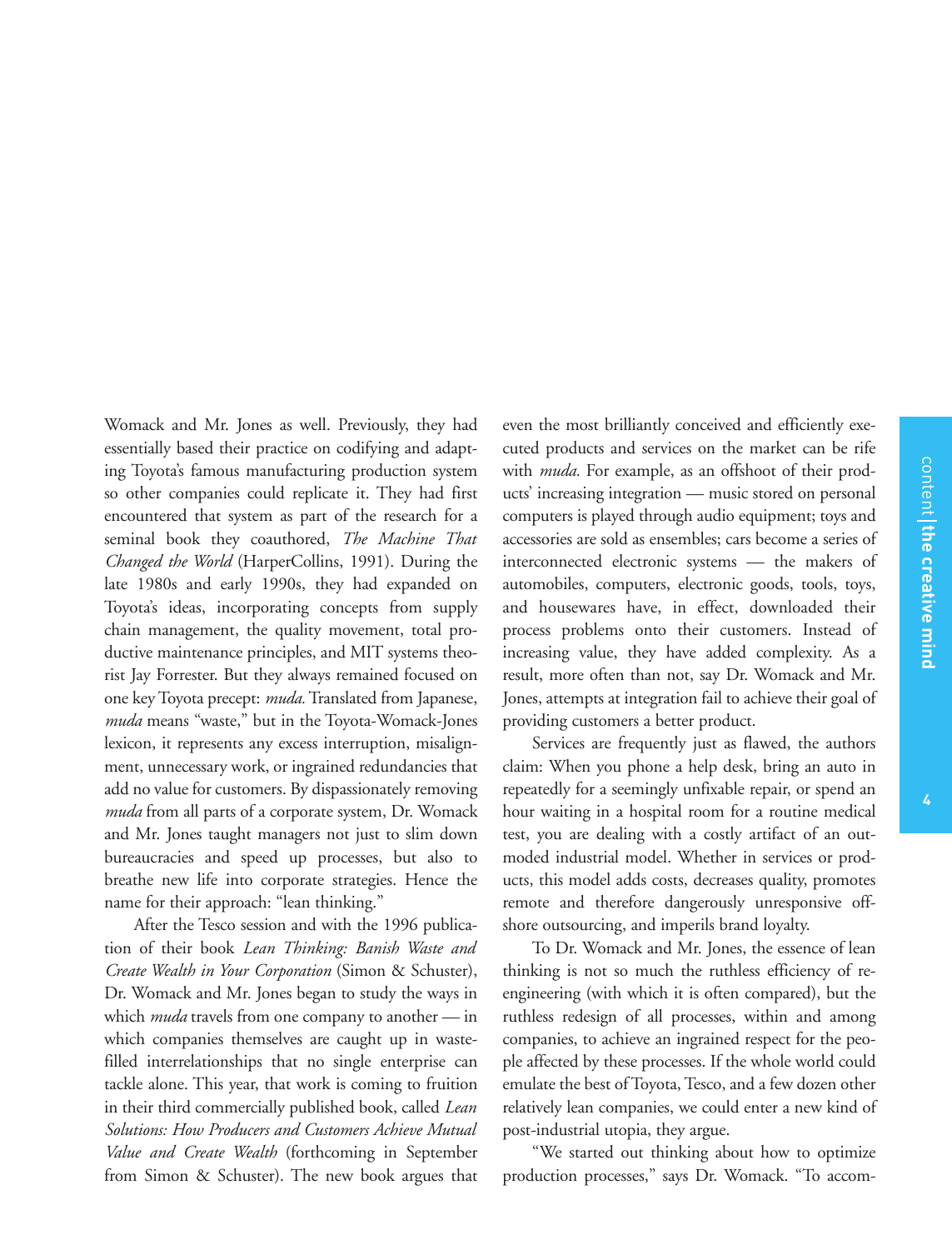plish that, you have to reshape the company and the value chain to meet human needs, and it eventually turns out to be a pretty interesting human sort of endeavor where, by God, you want to optimize everything."

#### **Lean Leaders**

To implement lean thinking is not easy, nor is it a guarantee of instant financial success. Consequently, as with many management fads, says Dr. Womack, companies tend to drift away when they notice how hard it is to put in place.

"Every company will tell you they've got a lean initiative," he says. "But a true lean initiative integrates four different systems: production, product development, supply chain management, and customer management. Most companies have only begun to work on one of the four."

Nonetheless, a growing number of businesses have made a sustained commitment to lean thinking that often does pay off over time. General Motors, for instance, adopted lean thinking as the guiding principle behind its "Global Manufacturing System," which is the blueprint for all new plant designs and old plant retrofits — an ambitious undertaking to dig out from the company's quality and cost problems. The company also hired John Shook, a senior advisor at Dr. Womack's Lean Enterprise Institute, to map and redesign the company's back-office processes. Enough *muda* was unearthed in this effort to save the automaker hundreds of millions of dollars a year.

"You walk into an office and everybody looks busy, so you think it's all unique, creative, and highly valuable," says Kent Sears, the GM North America vice president of manufacturing processes and global manufacturing system implementation. "But we're finding that 30 to 60 percent of it is repetitive, transactional, full of unnecessary reviews and redundancies, and not very creative at all."

Hyundai Motor Company, the Danaher Corporation (manufacturers of tools and instruments), and General Electric Company have all invested heavily in lean thinking. Though they don't always comment openly about it (Danaher is particularly publicity-shy), people close to the companies note its significant impact on current-day operations and its role in planning future performance.

Pratt & Whitney, a division of United Technologies Corporation, began its lean initiative in the early 1990s, eliminating one-fourth of its manufacturing space and putting every product into a "continuous flow" configuration, which attempted to eliminate pauses during the assembly process that slow production down. This effort shrank manufacturing time by 25 percent. After posting \$250 million in losses in both 1992 and 1993, Pratt & Whitney has maintained consistent profitability since 1995. Recently, a U.S. Marine Corps report on Pratt & Whitney credited the company's lean efforts for its success in winning Air Force contracts for the new Joint Strike Fighter and delivering its prototype engines on time and under budget.

"The purpose of lean thinking is not to cut your cost or inventory, but to change your strategy," says Art Byrne, a veteran production executive who has led a series of lean thinking projects at GE, Wiremold, and Danaher. "When you make things flow in a smoother, more effective way, you can gain market share dramatically against your competitors. And if you get a three- to five-year head start, then eventually they can't catch up,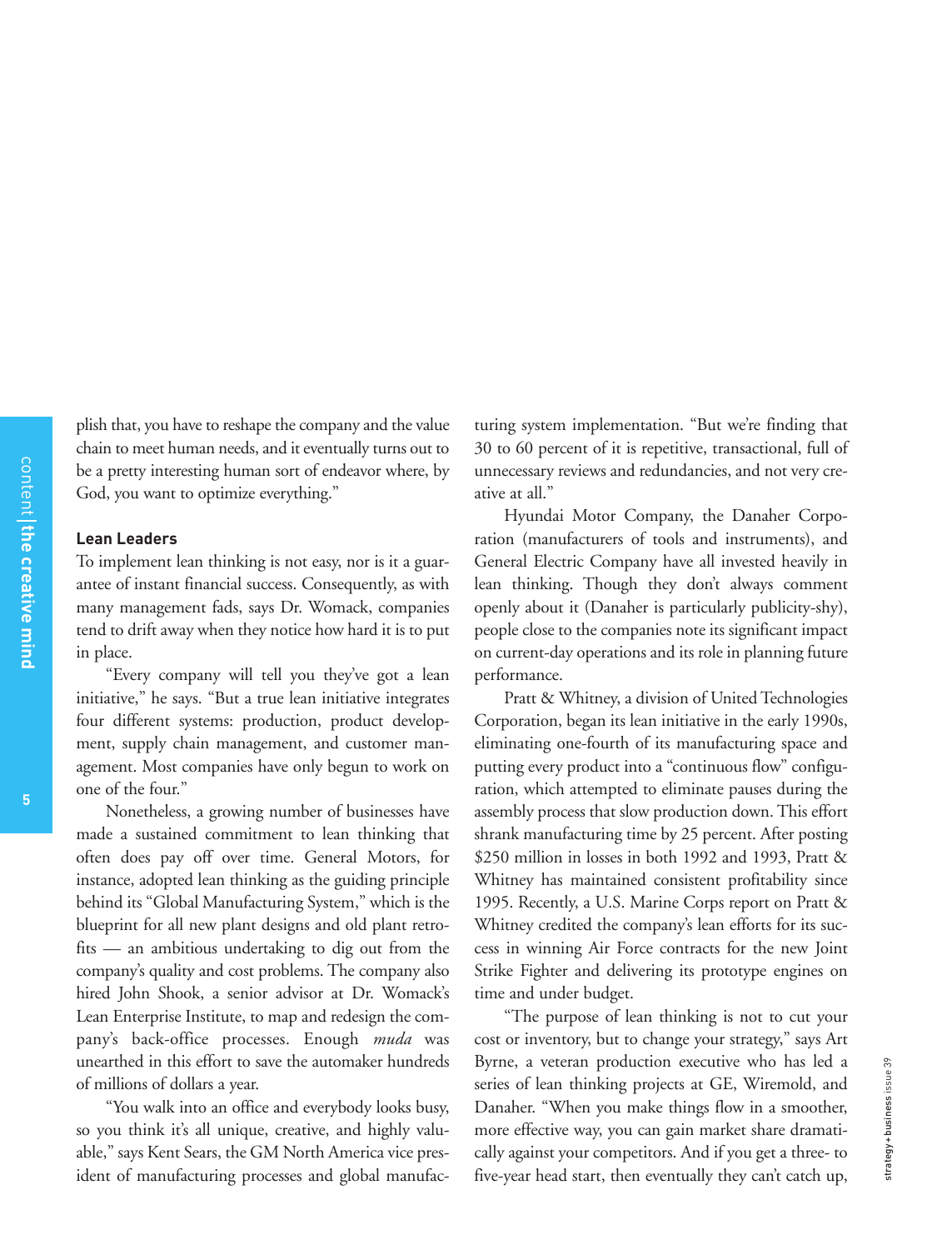even if one of them starts to do it themselves." Mr. Byrne is currently a partner at J.W. Childs, a Bostonbased private equity firm that requires firms in which it takes a stake to adopt lean thinking. This policy assumes that the resulting productivity and management improvements will eliminate much of the investment risk. Indeed, ever since Toyota began the first lean initiative with its production system in the 1950s, the idea of eliminating risk — not the risk of external threats, but the danger of staleness, complacency, and expediency from within — has been central to lean thinking.

#### **Making** *Sensei*

"I studied the car industry for years," says James Womack, "but I was never a car guy. Really, cars have all pretty much been the same since the Model T."

The 56-year-old Dr. Womack is lanky, bearded, bespectacled, soft-spoken, and erudite. Born and raised in Arkansas, he has lived in the Boston area since 1973. He is prone to blurting out crusty, ironic asides, most of which touch on the fallibility of human nature. "America is a supersized nation," he observed recently, "but it's obsessed with leanness. That's why Americans like our work so much."

Daniel Jones, the same age as Dr. Womack, is also bearded with glasses. He lives in an English village called Ross-on-Wye near the Welsh border, and comes across as an update of an English country squire, enjoying the quiet pleasures of an epicurean life, and apt to chuckle when the production systems around him don't yield it.

In 1979, both men were aspiring intellectuals with a common interest in public policy; they were advocates of free trade. Jim Womack, then completing a Ph.D. in public policy from MIT's Sloan School of Business, had little interest in business per se, but he had an intimate familiarity with cars. As a teenager, he rode thousands of miles around the rural south with his father, a Veterans Administration caseworker and amateur mechanic who loved automobiles so much that he reminisced on his deathbed about fixing his Model T's brakes. Dan Jones, a young economist of Dutch and English parentage, had studied with an associate of European Union founder Jean Monnet and had written a well-regarded monograph on the competitiveness of the British auto industry. That study in turn caught the eye of Dan Roos, an MIT professor known for organizing ambitious research projects. Dr. Roos recruited the two young postgraduates as part of a larger global team to write an MIT report called "The Future of the Automobile," funded by a group of automobile industry–related corporations. Both researchers worked intensively on the project for several years, with Mr. Jones commuting to the U.S. several times a year to participate.

They had a lot of ground to cover. General Motors and Ford had posted their first losses ever in 1979; Chrysler was nearing bankruptcy. Oil prices were at an all-time high, and environmentalists were questioning the viability of automobiles in general. The most visibly thriving car industry was in Japan — and Detroit's leaders, lobbying for tariffs and trade restrictions, argued that they couldn't compete with that workaholic country where labor unions were cooperative and robots commonplace. The researchers were intuitively suspicious of these arguments, and a year of intensive research into Japanese automobile practices confirmed their skepticism. Rather than automation or company songfests, the secret Japanese weapon that the U.S. carmakers were facing was a distinctive set of methods for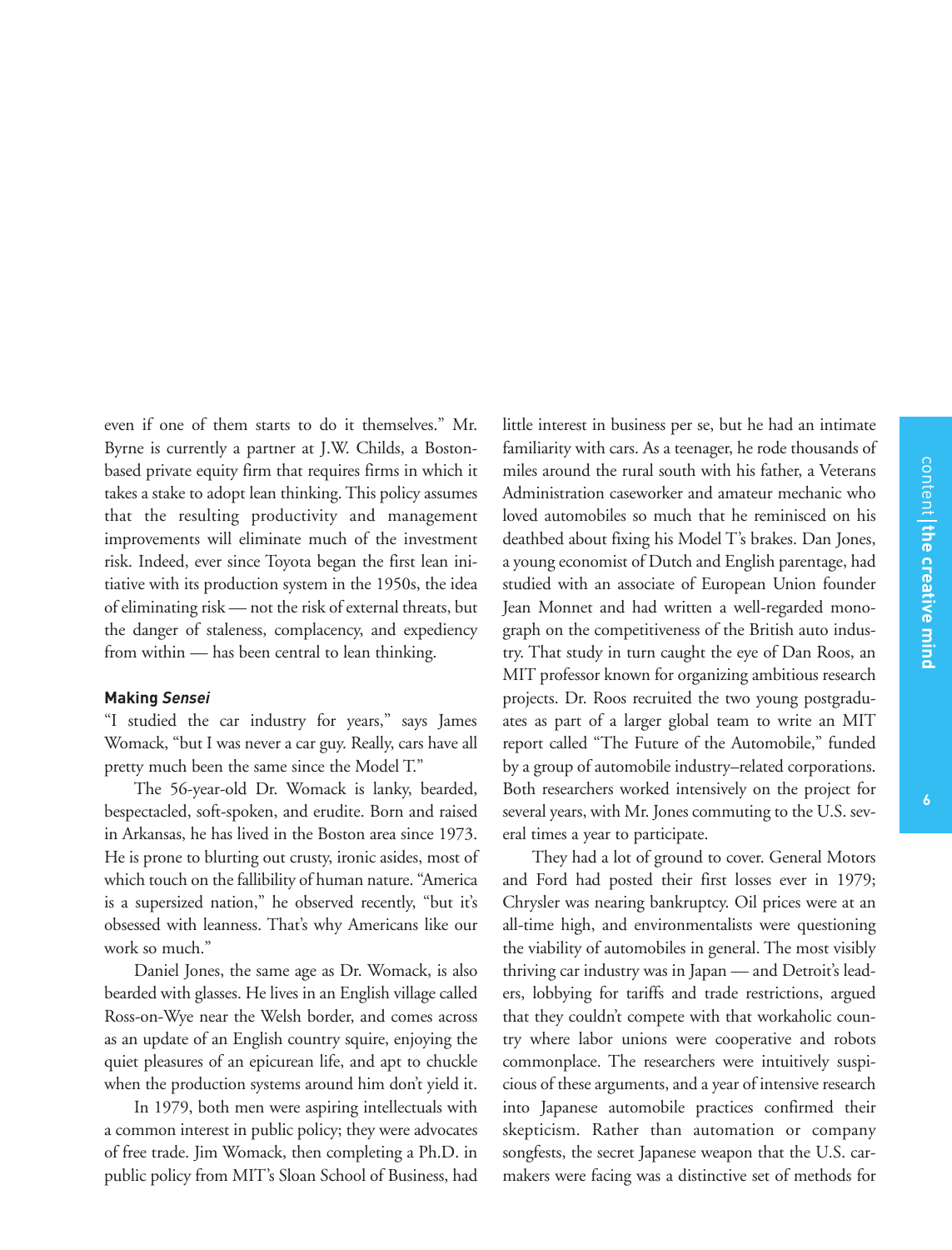moving product seamlessly along the assembly line and into dealers' hands, responding as quickly as possible to customer orders. And although it appeared that all Japanese companies had the edge on their American and European counterparts, in fact, one Japanese car company stood out: Toyota outperformed not only its Detroit and European rivals, but most other Japanese car companies as well.

The "Future" study, published by MIT Press in 1984, was not designed to differentiate individual companies; it hid Toyota's production statistics within those for Japan. Even so, the data revealed a 3-to-1 productivity difference between Japan and the U.S. That was enough to attract a few industrial representatives to offer to sponsor a follow-up report. "None of my colleagues will believe you without a lot more analysis," one Detroit auto executive said. "Why not also include governments worried about revitalizing their motor-vehicle industries, and raise enough funds to really do the job properly?" Dr. Roos, Dr. Womack, and Mr. Jones rapidly organized a new MIT research group, called the International Motor Vehicle Program, and began a fiveyear, \$5 million study focused entirely on the operations differences between Toyota plants — including NUMMI, the New United Motor Manufacturing Inc. plant that GM and Toyota ran together in Fremont, California — and the rest of the industry.

The study was unprecedented in its scale, its mix of industrial and government sponsorship (no single company or government contributed more than 5 percent of the total cost), and its level of access. Auto companies on three continents opened their plants to the researchers. The study concluded that the Toyota production system was even more capable than it had seemed; it could

launch new cars three years faster, and for \$2,000 less, than the American equivalents. With the publisherchosen name *The Machine That Changed the World,* the resulting book (coauthored by Dr. Womack, Mr. Jones, and Dr. Roos) became a management bestseller, with about 700,000 copies in print. Although, as Dr. Womack later noted ruefully, it wasn't really about the automobile or any other machine — it was about a group of processes that hadn't yet changed the world the book made a persuasive case that the Toyota production system would have to be adopted by even the most recalcitrant auto companies or they would fall too far behind to catch up. At the very end of the book, in a two-page epilogue, they hinted that the same would be true for other industries as well.

"Womack and Jones did a lot of work to codify and articulate the basic principles of the Toyota production system," says George Roth, head of research on organizational change at MIT's Lean Aerospace Initiative, and a seasoned MIT researcher on organizational learning. "The result was probably the most powerful set of tools and ideas we've seen for managing any set of operations." But as Dr. Roth notes, very few other companies, automotive or otherwise, successfully changed their ways after *Machine* came out. "Some of them took the ideas but didn't grasp the ideology that made them work at Toyota, and therefore didn't get the sustained results."

In fact, quite a few naysayers within Toyota, including its famously innovative and autocratic chief production engineer Taiichi Ohno, scoffed at the idea that the company's methods could ever be implemented outside Japan. The automaker's first transplanted factories in the U.S. had failed to fully implement Toyota's own production system, and not just because the American managers they hired didn't seem to understand. "When we first visited them," Mr. Jones recalls, "Toyota was completely incapable of articulating its first principles. They could tell you all the techniques they used, but not the rationale behind them. They'd lived their way for two generations. And they were surprised the rest of the world didn't work the same way, too."

The company trained (and still often trains) its managers through the psychologically demanding methods of a Japanese *sensei* (master teacher)*.* Mr. Ohno, for example, was known throughout Toyota for his practice of greeting enthusiastic young management recruits from the University of Tokyo by drawing a chalk circle on the factory floor and telling them, "Stand there and look for waste until I come back."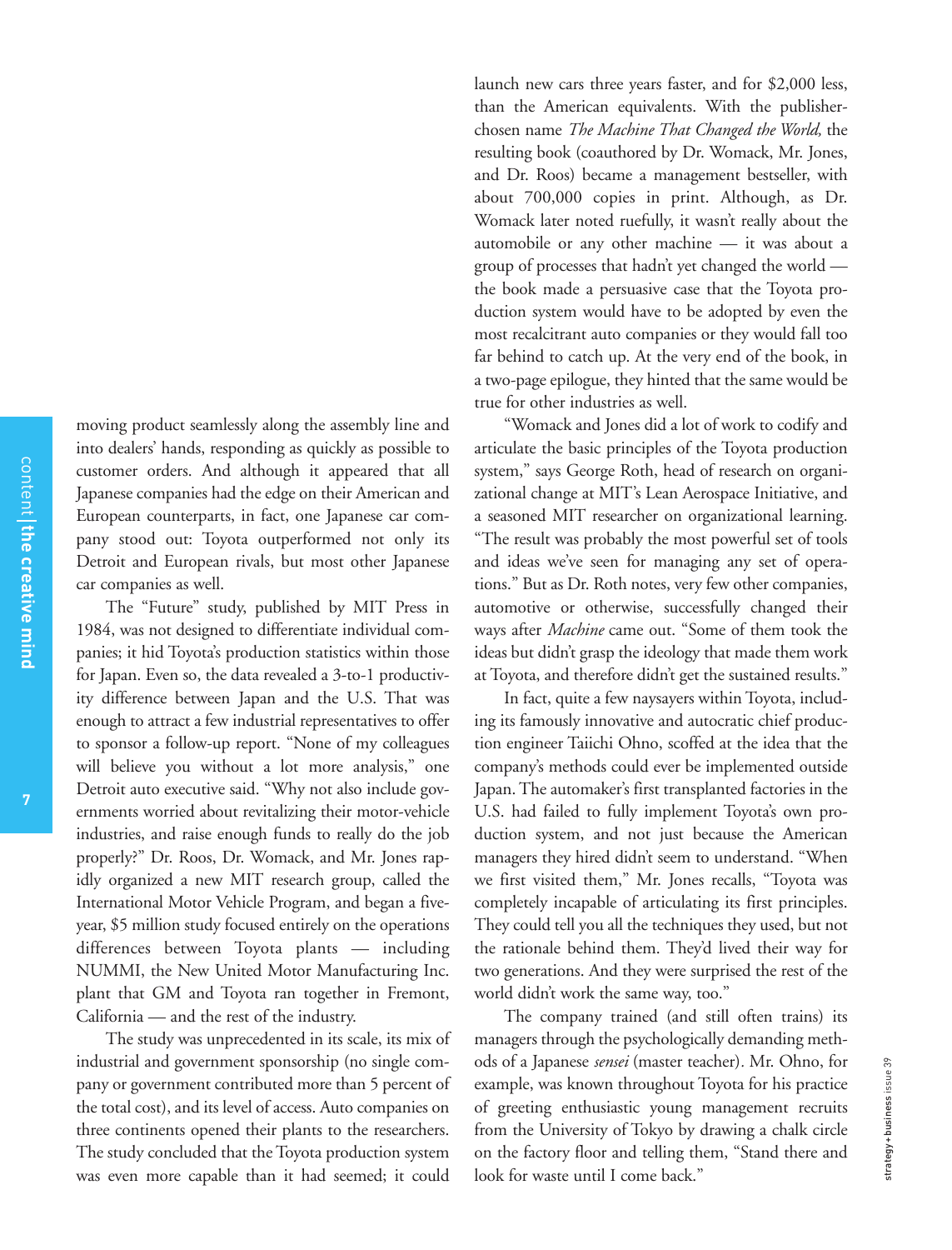**cre**

**ativ e**

**min d**

## **"When we first visited them," Mr. Jones recalls, "Toyota was completely incapable of articulating its first principles."**

Hours later Mr. Ohno would return and ask what the young engineer had seen — and invariably reply, "You're a complete blockhead. How did we ever hire you?" The same thing would happen repeatedly, until the dispirited recruit gasped out the right answer (or, more likely, had it whispered to him by a nearby veteran). This kind of ultra-Socratic teaching has some benefits: It breaks down the self-righteous egotism of young trainees, and it instills a problem-solving management culture in which everyone in the organization feels driven to observe problems, suggest solutions, and listen to others' ideas. But it is painfully slow; it can take 20 years to train a Toyota production expert. And it is particularly difficult to adapt the *sensei* approach for the kinds of independent-minded *gaijin* (non-Japanese) managers whom Toyota hired to manage production as the company expanded in the U.S.

Dr. Womack himself said as much in a newspaper interview in the early 1990s, which prompted Fujio Cho, then the president of Toyota's North American subsidiary and now the president of Toyota Motor Corporation, to seek him out and respond in a private meeting. Other companies, said Mr. Cho, tended to hire brilliant people to run broken, disconnected processes. Toyota designed processes that average people could use to get brilliant results. In the end, Mr. Cho said, Toyota would win.

In effect, this conversation made clear exactly how much of a challenge Dr. Womack and Mr. Jones had stumbled into. Having argued that there wasn't anything culturally unique about Toyota, and that its production method could be taught anywhere, they could only prove their argument by teaching it so that even "cowboys and geniuses out of management school," as Dr.

Womack says, could understand it. Thus the pair found themselves in the enviable position of being the most popular and prominent translators of Toyota's management approach for the West.

#### **Learning from History**

The phrase "lean production," as a universal way of describing the Toyota system, first appeared in *The Machine That Changed the World.* The authors had reluctantly acquiesced when their MIT colleagues suggested the term "fragile production," but abandoned it with relief when researcher John Krafcik, a former NUMMI manager recruited to MIT, came up with "lean" instead. (Mr. Krafcik would later go on to a career at Ford and eventually to Hyundai Motor America, where he is now vice president of strategic planning and product planning.)

Dr. Womack and Mr. Jones already knew that the Toyota system had roots in Detroit. "I learned everything I know from Henry Ford," Mr. Ohno had written, "but I took it to the logical conclusion." *Machine* traced the history of Toyota's production system from 18thcentury Venetian boatbuilders to 19th-century meatpacking plants to Henry Ford's first major factory: the producer of Model Ts in Highland Park, Mich. Mr. Ohno and other Toyota executives had studied that plant in the 1930s, when they first converted their business from loom making to car making. (For several years, Dr. Womack has been on a mission to convince Ford's executives to turn their old, abandoned Highland Park site into a museum of manufacturing history.)

But Toyota's precursors, including Ford and General Motors, all used "batch and queue" systems, as Dr. Womack and Mr. Jones called them. They were all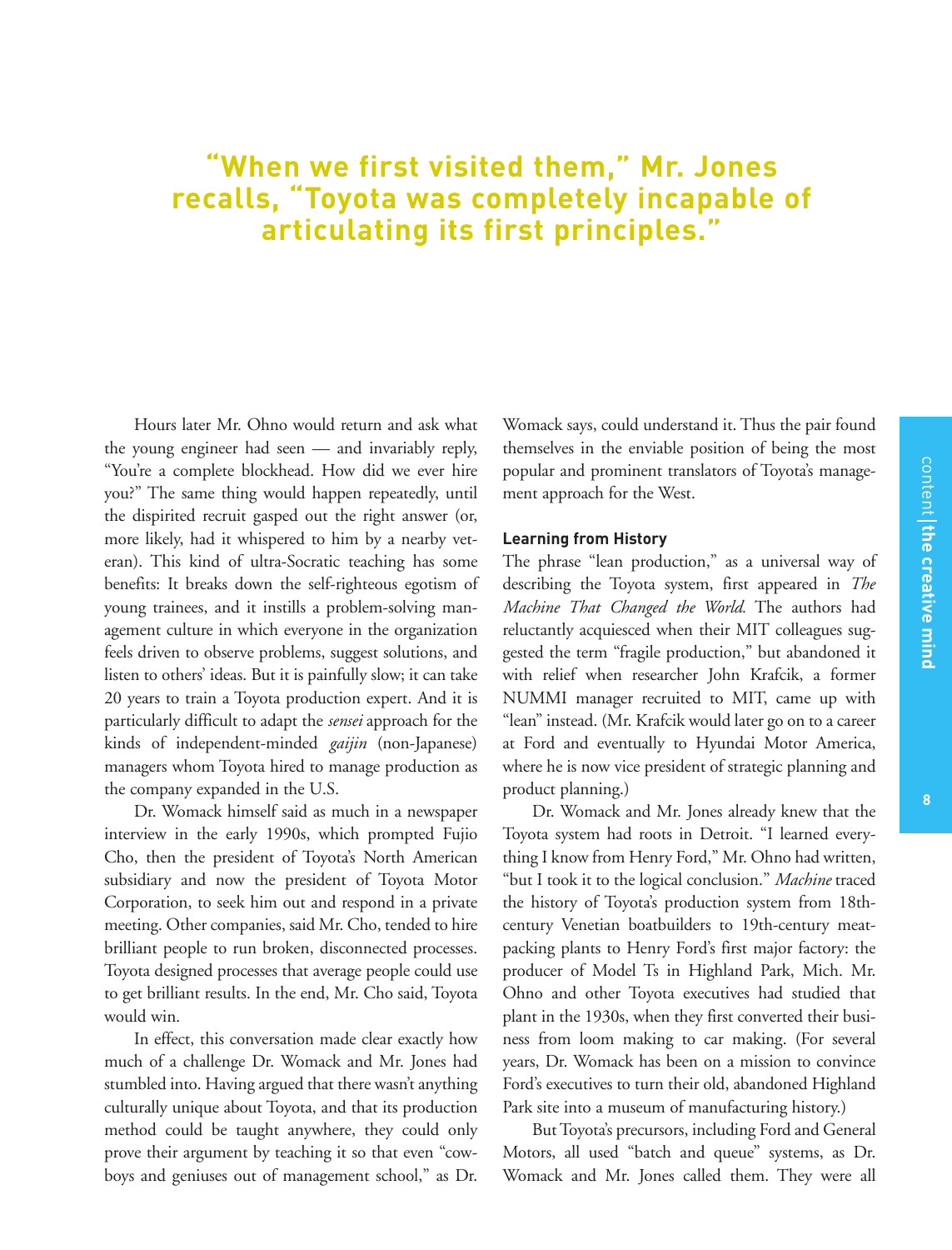### **True lean operations require a paradoxical kind of hierarchy: fierce top-down controls, but intensive bottom-up participation.**

**9**

geared for mass production. They made large quantities of every automobile they produced, depending on economies of scale to lower their costs, and therefore kept large inventories on hand of every part they needed. Toyota plants, by contrast, produced a varied stream of goods flowing rapidly down the line, at a cost below those of their competitors. This seemingly impossible feat was achieved through a series of interrelated innovations, which evolved gradually from the 1930s on. Toyota's process designers judged every step according to the value it provided customers; if they saw no customer value in it, they discarded it, no matter how beloved it might be to finance, engineering, or any other organizational function. With this principle of eliminating *muda* implemented and supported from the top, workers at each station could be entrusted to control their local operations — not in a random way, but in harmony with the operation as a whole.

For example, each station in a Toyota plant produced only as many parts, whether fenders, windshield wipers, or assembled engines, as its "customer" at the next station called for. Each plant as a whole produced only the vehicles that a dealer had specifically ordered, either in response to a purchaser's request (which was typically fulfilled within 10 days) or from the dealers' on-the-ground awareness of customer preferences. This was known at Toyota as the "pull" principle, a term adopted by Dr. Womack and Mr. Jones. "Whenever we drive by a car dealer," they wrote in *Lean Thinking,* "our first thought is always the same: 'Look at all that *muda,* the vast lot of cars already made which no one wants…. Why did the factory build [them] in advance of customer pull?'"

Toyota also had developed its principle of "flow":

the smooth movement of work from each step to the next, with as few breaks in the sequence as possible. Instead of being controlled from above, the plant moved according to signals sent forward and back from each part of the factory to its internal customers and suppliers. The whole system regulated itself through "takt time," an expression that Toyota borrowed from German musicians: a metronome-like beat that was paced to match the daily demand for particular components. There were no quality inspectors; workers verified each part's reliability before it left the station. There were few, if any, storehouses; Toyota had invented the "justin-time" delivery system to ensure that its suppliers delivered parts as soon as they were required, directly to the places that needed them. And there were no labor problems. Toyota had worked out a groundbreaking agreement in 1946, exchanging lifetime employment for flexibility: Workers could be redeployed or retrained at any time.

Toyota's customer-based concept of value ("only assets that attract customers are considered valuable") turned many conventional practices upside down. For example, the automaker saw typical adversarial supply chain relationships as intrinsically wasteful and expensive, because companies were preoccupied with outwitting each other instead of serving customers. Donald L. Runkle, the vice chairman of Delphi Corporation (responsible for purchasing, and a long-standing lean production champion at Delphi and GM) compares these relationships to poker games. "Each side holds their cards close to the vest, and they often negotiate by bluffing," he says. "You don't talk about costs very much, because that might show your cards, and you might lose some advantage."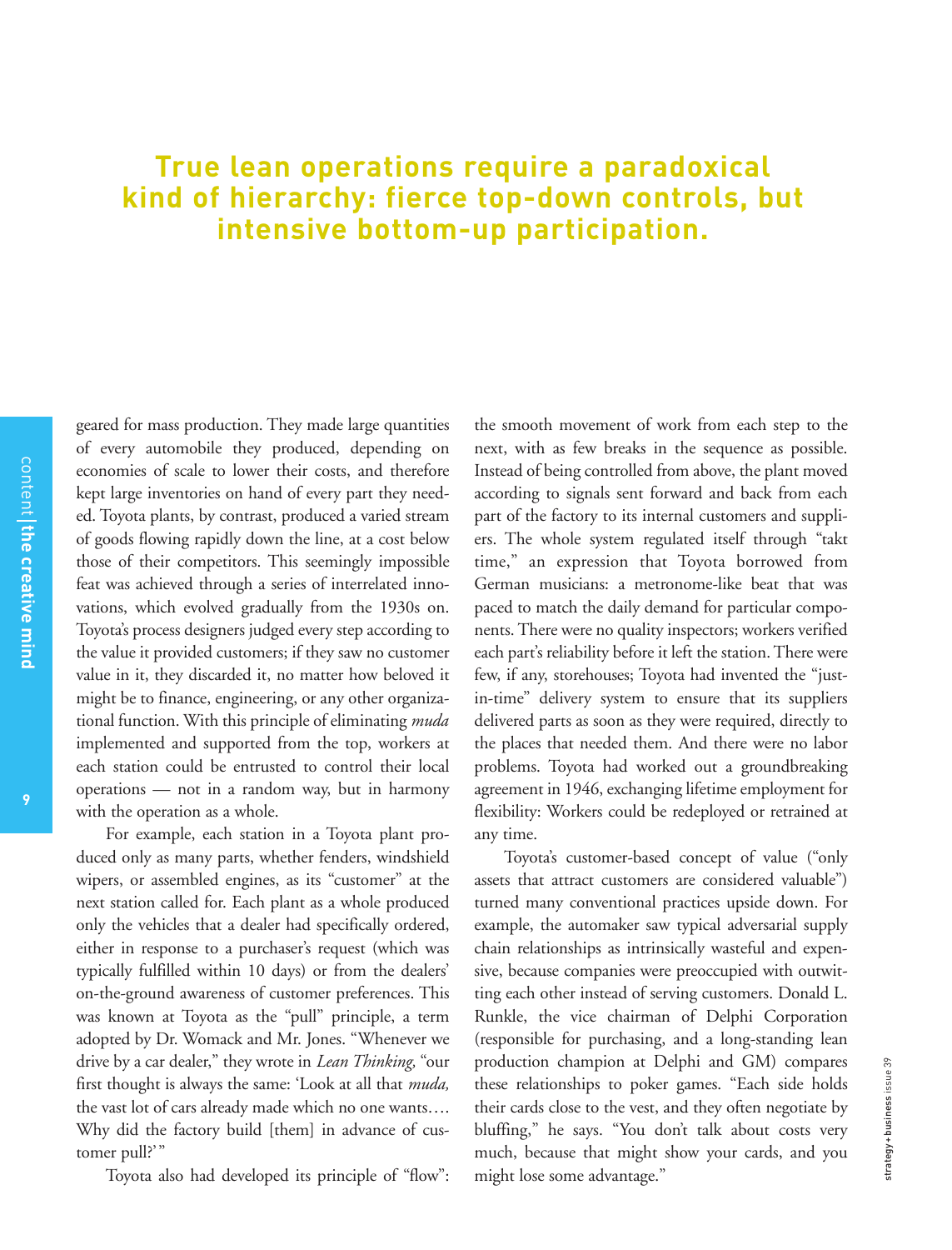Moreover, as Mr. Jones noted in a recent e-mail newsletter, the practice of squeezing suppliers tends to push them into self-defeating efforts that produce savings only in the short run: "Without any fundamental changes, there is a limit to how much margin there is left to squeeze."

By contrast, Toyota picks two or three suppliers for every component, and — rather than asking them to bid against each other — guarantees each a percentage of the business. Together, they develop a cost model that reflects the *muda* they can cut out of the process, protecting enough supplier profits to guarantee further joint creativity and innovation. This is possible, of course, only because the participants trust each other. The suppliers reveal more to lean-thinking customers about their operations and margins than a "pokerplaying" company would ever find out.

True lean operations require a paradoxical kind of hierarchy: fierce top-down controls, but intensive bottom-up participation. The most durable lean companies tend to handle the paradox as Toyota does, putting authority over process mapping in the hands of a chief engineer whose decisions trump those of other executives — but who is charged with making sure that the process designs reflect the insights and observations of frontline employees. Thus, Tesco took stock-ordering responsibility away from store supervisors and installed a centralized computer-based system managed by the supply chain group to coordinate its intricate web of shipments throughout the chain.

"But the store managers gradually developed influence over the centralized decisions," notes Mr. Booth, the former supply chain director. "It happened through trial and error. We visited stores day and night; we worked so that the store managers didn't see us as an ivory tower or head office team. Instead, we were trying to make life simpler for them so they could move, in turn, to more customer-facing activity."

Besides "value," "pull," and "flow," Dr. Womack and Mr. Jones base their work on two other key precepts: "perfection" (an update of the idea of continuous improvement) and "mapping." These precepts form the researchers' answer to Toyota's *sensei.* The lean mapping approach, in particular, represents the duo's teaching method for translating the automaker's production system to American and European companies: an elaborate set of do-it-yourself techniques that production teams can employ to diagram and diagnose their value stream. The authors first devised it when researching *The* *Machine That Changed the World.* Needing to compare many companies' incompatible factories, they borrowed blueprints from a friend who ran a Renault plant and reconfigured these drawings into symbols that can be used to analyze flow and pull.

By now, their mapping icons have evolved to indicate every aspect of production operations, including the time that inventory remains in storage, transportation frequency (little truck and airplane images might be labeled "1x/day," "2x/month," or "3x/year"), and even computer connections. A map for a single product line could extend across a wall's worth of butcher paper and contain hundreds of icons, notes, and subdiagrams showing quality levels at any given stage. The longer the stream, the more *muda;* as lean thinking takes hold, the map gradually contracts, getting smaller and simpler.

#### **Industrial Utopia**

When *Lean Thinking* was first published in 1996, Dr. Womack and Mr. Jones were full-time researchers at, respectively, the Massachusetts Institute of Technology and the University of Sussex. Soon afterward, they started a pair of independent but connected nonprofit organizations. Dr. Womack heads the Lean Enterprise Institute in the U.S., which is based in his Brookline, Mass., home. Mr. Jones until recently ran the Lean Enterprise Academy in the U.K., which is based at Cardiff University. Today, both men have left academia. They make some of their living from consultation (though they say they do not charge consulting fees to any company they write about, for fear of compromising their research). They put on conferences, called Lean Summits, that routinely draw hundreds of executives who are keen to implement the methods they teach.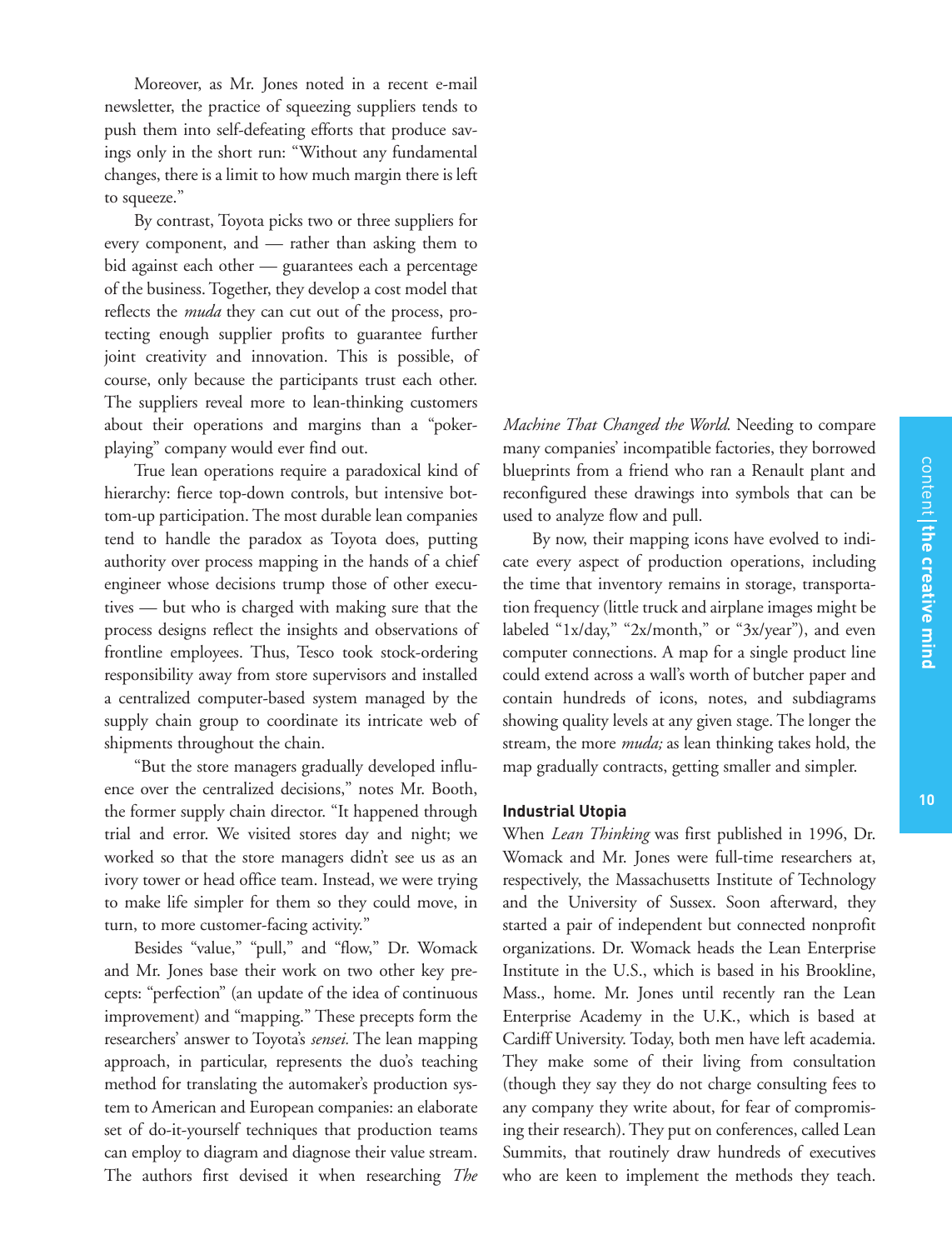And they sell thousands of copies of self-published manuals each year, written by Dr. Womack, Mr. Jones, and a group of colleagues, to help people apply their mapping methods and lean thinking techniques in realworld settings.

Increasingly, those real-world settings include service industries: retailers like Tesco, repair outlets, and health-care facilities. "Whenever I find myself in a hospital, I start making notes," Dr. Womack told a group of medical professionals in February in a telephone/Web seminar organized by the Boston-based Institute for Healthcare Improvement. "What time did I arrive? When did someone see me? How much time did each step take? Generally, I find that a few minutes of treatment require me to sit there for several hours." He quickly added that he didn't blame hospital staffers for treating their patients as inventory; "not the way the system is currently configured. But why can't we reconfigure the system?"

That last question is the essence of the forthcoming *Lean Solutions.* Why can't institutions, whether hospitals, government agencies, or shopping centers, be designed with more respect for human time, dignity, and community? "My fear about the health-care future," Dr. Womack told the medical professionals, "is that financial pressures will lead hospitals, in the name of efficiency, to decrease the time for [emotional support] and bonding, which may in fact be the key to healing."

In the authors' view of utopia, when all the moving parts connecting the corporate world to the consumer are perfectly meshed, customs officials can process passports while airplanes are still aloft; a single computer help desk can diagnose problems for a wide range of

equipment by diverse manufacturers; and car-repair shops can design schedules to eliminate long waits. They foresee diminished popularity for outsourcing production to remote offshore locations, as manufacturers discover that the hidden costs of transporting goods across oceans outweigh the savings from cheap labor. For example, they cite Nike's decision to manufacture its customized backpacks in San Francisco, not China, because of the logistical nightmares of storing products at container ports, navigating them through customs, and suffering the lost sales and overstocks that delays tend to produce. "Lean thinkers don't like large, slow ships," says Mr. Jones. "They like small, fast trucks."

This kind of intellectual and clerical renaissance would require companies to reimagine themselves as their customers would like to see them, not as they would like to see themselves. An airline, for example, might routinely book its regular customers on competitors' flights, knowing that customers don't care whose name is on the plane. This could result in less revenue per ticket, but it would eliminate the costs of half-empty duplicate flights. It's likely that passengers would continue to patronize the booking airline as long as it provided the most comfortable, amenity-filled, and responsive service on the ground. Similarly, an automobile or refrigerator company might offer a cash incentive to people who make their purchases three weeks ahead of delivery, thereby complementing the natural flow of manufacturing and allowing the product to appear entirely made to order. A computer company could sell all its wares on a subscription basis, customized to the most detailed specifications, and deliver a package of printers, network devices, and home entertainment electronics preconfigured to work effortlessly together.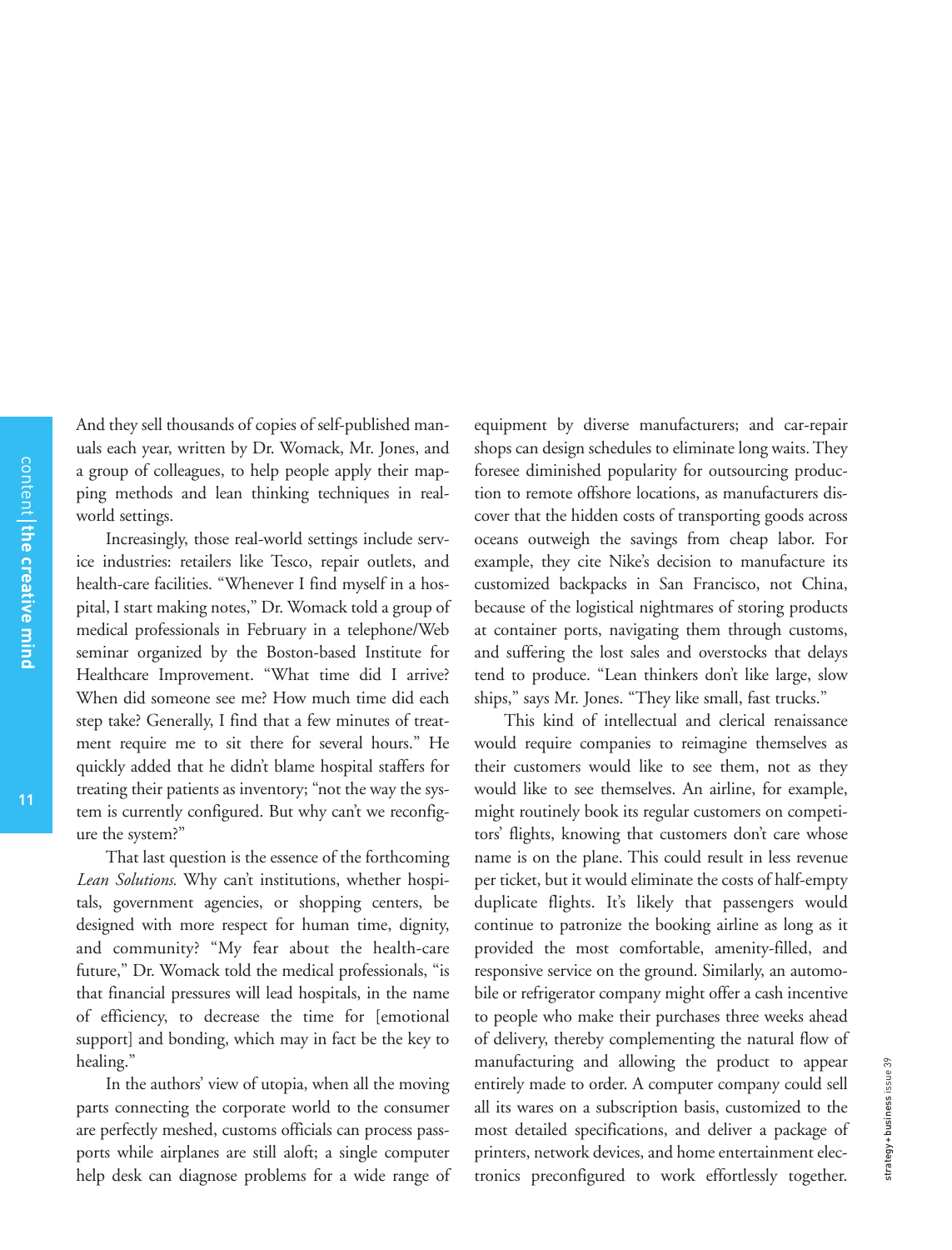Every six months or so, a smoothly integrated upgrade of hardware and software would arrive.

Some of this is already happening. Dr. Womack and Mr. Jones recount the story of Fujitsu Services, a computer help line outsourcer handling calls from British Midland International airline staffers. Facing an inordinate number of complaints about chronically malfunctioning printers, the previous outsourcer had pushed for faster printer repairs. Fujitsu, by contrast, decided that *any* repairs were wasteful, and lobbied British Midland International to replace its printers with more durable models.

The logical conclusion of lean thinking is a world in which every product is brought to life because a customer has specified that he or she wants it. Dr. Womack and Mr. Jones call this a "make-to-order" world, and they argue that it could be born out of the current system of mass production. In the long run, they imagine manufacturers shrinking the fabrication time for many products down to one or two days between the time the customer places an order and the time it is delivered to a store nearby.

To be sure, in such a world, today's conventional notions of corporate structure and finance would go by the wayside. Dr. Womack discovered this firsthand in the late 1990s when he and a young colleague named Guy Parsons bought a near-moribund bicycle manufacturer named Merlin Metalworks as a test bed for lean manufacturing principles. Mapping the flow of work, Dr. Womack and Mr. Parsons did all the right things, according to lean thinking: They dropped throughput time to one day, reduced inventory, streamlined order fulfillment, sold off their unnecessary machinery, and sent all their back-ordered stock to customers. Then they sought a bank loan. The loan officer looked at the empty shop floor, warehouse, and receivables books and said, in effect, "We can't lend you anything. You've got no assets." In other words, the very qualities that spelled success in a lean world made it look like a failure in the traditional world of finance. Dr. Womack and Mr. Parsons sold the bicycle business shortly thereafter.

To Dr. Womack and Mr. Jones, stories like that are proof of the power of their approach. If it weren't so significant, the impact that it has would not be so obvious. "It's as if we've finally learned how to change society," says Dr. Womack. "It happens not from the top, but, strand by strand, from the bottom." And then he describes a conversation he had with a man he met during a visit to his daughter's college, an African-American evangelist who is building a mission hospital in Tanzania. "You realize," his acquaintance remarked, "that even if you succeed, you'd only make it easy for people to have more material affluence. That won't make them any better off or any happier. It's just a losing game."

First, Dr. Womack ruefully agreed. But then he said, "Look, the most satisfying thing in life isn't to have wealth. It's to be part of a creative, productive process. Even climbing toward heaven's gate is a process. Material wealth is just the excuse for raising our awareness of the processes we're in."

In the end, he realized, that's utopia — not to live in a lean world but to be preoccupied, like Dr. Womack and Mr. Jones, in helping the world we're in get a little bit leaner each day. **+**

#### Reprint No. 05208

#### **Resources**

Victoria Griffith, "Welcome to Tesco, Your 'Glocal' Superstore," *s+b*, First Quarter 2002; www.strategy-business.com/press/article/11670 Bill Jackson and Conrad Winkler, "Building the Advantaged Supply Network," *s+b*, Fall 2004; www.strategy-business.com/press/article/04304 John Micklethwait and Adrian Wooldridge, "The Art and Practice of Japanese Management," *s+b*, First Quarter, 1997; www.strategybusiness.com/press/article/9412 Narayan Nallicheri, T. Curt Bailey, and J. Scott Cade, "The Lean, Green Service Machine," *s+b*, Winter 2004; www.strategybusiness.com/press/article/04403 Lt. Col. Clyde M. Woltman, USMC, "United Technologies Corporation," in *2001–2002 Common Findings,* Secretary of Defense Corporate Fellows Program; www.ndu.edu/sdcfp/FindingsandExecutive02.doc Bob Emiliani, David Stec, Lawrence Grasso, and James Stodder, *Better Thinking, Better Results: Using the Power of Lean as a Total Business Solution* (Center for Lean Business Management, 2003)

Dan Jones and Jim Womack, *Seeing the Whole: Mapping the Extended Value Stream* (Lean Enterprise Institute, 2000)

Shigeo Shingo, *A Study of the Toyota Production System from an Industrial Engineering Viewpoint* (Productivity Press, 1989)

James P. Womack, Daniel T. Jones, and Daniel Roos, *The Machine That Changed the World: The Story of Lean Production* (HarperCollins, 1991)

James P. Womack and Daniel T. Jones, *Lean Thinking: Banish Waste and Create Wealth in Your Corporation* (Simon & Schuster, 1996; 2nd ed., Free Press, 2003)

James P. Womack and Daniel T. Jones, *Lean Solutions: How Producers and Customers Achieve Mutual Value and Create Wealth* (Simon & Schuster, forthcoming)

Institute for Healthcare Improvement: www.ihi.org/ihi

Lean Enterprise Academy: www.leanuk.org

Lean Enterprise Institute: www.lean.org